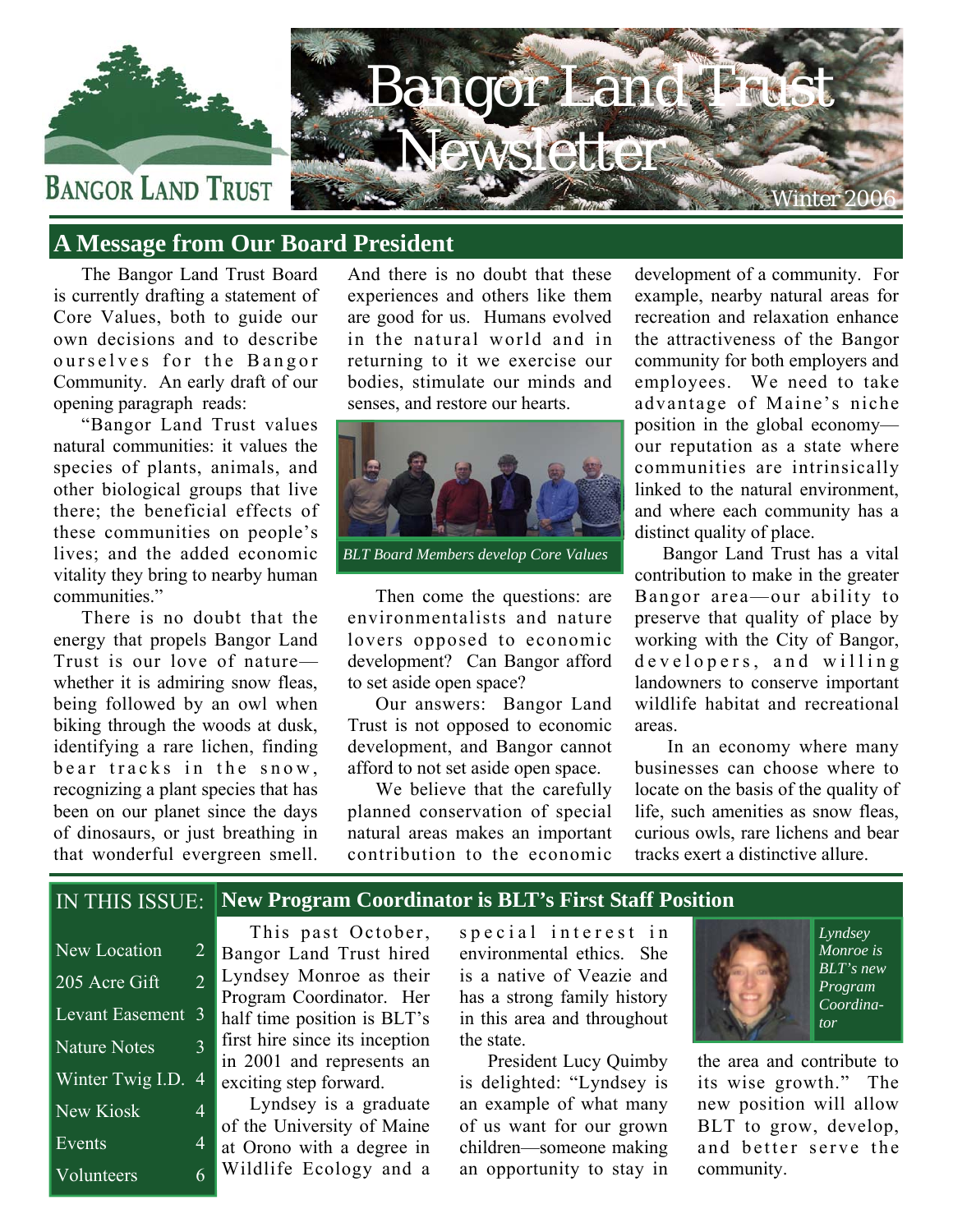

Lucy Quimby *President* 



Shepard Harris *Vice President* 



Jim Hinds *Treasurer* 



Dick Andren *Secretary*  Hope Brogunier Devon Carter Bob Duchesne Jim Elmore Rae Fournier-Wren

Robert Milardo

Lynda Rohman

**Our New Location in Norumbega Hall** 

 Bangor Land Trust has just moved our office space into Norumbega Hall in downtown Bangor. As a new affiliate of E a s t e r n M a i n e Development Corporation, we have recently joined them in their move to 40 Harlow St. in Bangor.

 The new location is a wonderful step for Bangor Land Trust. With the support of EMDC, we can effectively expand our community outreach to continue with our land a c quisitions and partnerships while also developing educational programs and increasing our membership.



an efficient space for our Program Coordinator and a more accessible location for the public. In the heart of downtown, foot traffic is heavy and with an established art museum occupying the ground floor of the building, we hope to spark some interest in the immediate area.

 We are very excited about our new location and hope to better serve our current and future members with improved focus and efficiency. We can now be reached at (207)942-6389 X 3219 or bgrlandtrust@emdc.org. Our mailing address will remain P.O. Box 288 in Bangor , ME 04402-0288.

The new office is both

### **205 Acre Gift Donated by Walden Parke, LLC**

 This past December, Fritz and Caroline Oldenburg and Dennis and Jane Shubert, principals of Walden Parke, LLC, gifted 205 acres of prime wildlife habitat and recreational lands to BLT.

 This is the first installment of a generous gift totaling 410 acres that lies across the old Veazie railroad bed from the 650 acre Bangor City Forest.

 At the request of the Walden Parke LLC partners, BLT will maintain the land in its natural state while keeping it open for public access. The Oldenburgs and Shuberts "feel good about having the ability to preserve such a large tract of land in the city of Bangor contiguous to the

Veazie railroad bed and the City Forest" and "look forward to working with the BLT to plan for future generations who will now be able to use this land as a classroom for preserving



*A beaver pond on the property* 

land for wildlife as well as recreational access."

 Access to outdoor recreational opportunities so close to our urban center enhances our quality of life here in Bangor and makes our community an ever more attractive place to live.

In addition to being a

recreational resource, the land is a crucial link in the Caribou Bog-Penjajawoc Project, an open-space corridor stretching from the Penjajawoc Marsh through the Caribou Bog, past the north end of Pushaw Lake. This project, led by the Bangor and Orono Land Trusts, is a cooperative effort of a number of partners working together to preserve land for outdoor recreation and conserve wildlife habitat.

 The land contains beaver wetlands, bog habitat, and both hardwood and softwood forests of varying ages.

 Plans for mapping the rustic trails are in the works.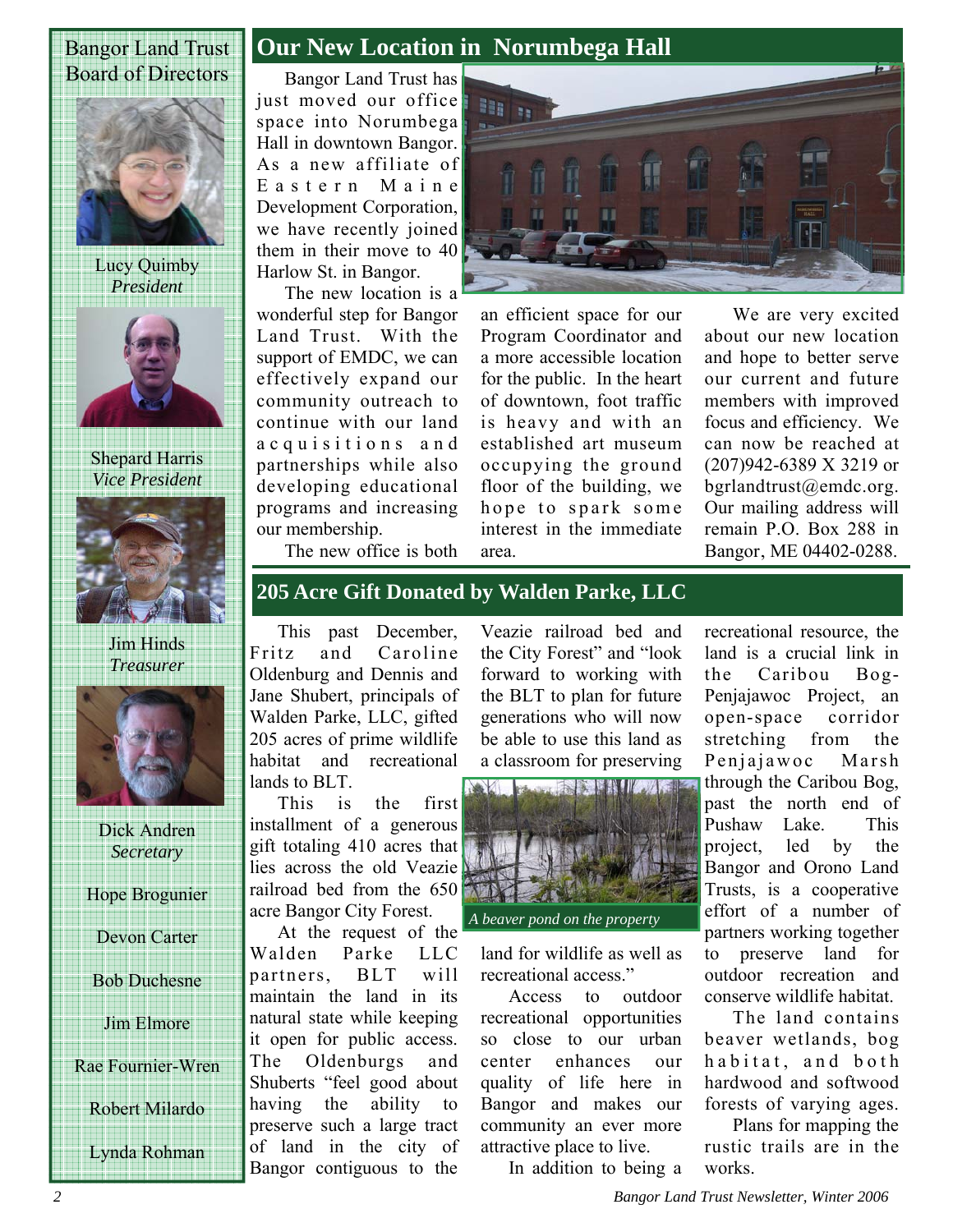# **Hammond Lumber Transfers 11.18 Acres to BLT**

 Bangor Land Trust has signed a c o n s e r v a t i o n a g r e e m e n t with Hammond Lumber Company to hold an easement over 11.18 acres of wetland in Levant.

The property will serve as mitigation for Hammond Lumber Company to allow them to expand behind

their Bangor retail store on low quality wetland habitat.

Bangor Land Trust will hold



*View of 11 acre wetland from Avenue Road in Levant* 

the property as easement until Hammond Lumber is able to gift the 11.18 acres as full ownership.

BLT then plans to monitor the quality<br>of the wetland the wetland communities to ensure they remain healthy.

 The opportunity may also arise for local schools to utilize the wetland for science classes and research. An unnamed stream passes through the

property and connects to the Black Stream-Kenduskeag River watershed.

#### **Nature Notes: "Water and Ice" by Dick Andren**

Water gives life as a liquid but can cause problems as a solid. Remove energy from living systems, and the abundant water in living organisms expands to form ice. This condition causes immense problems for cells, the basic unit of life. Cells are surrounded by rather delicate highly complex membranes that are torn apart by expanding ice crystals. In frostbite, cold can freeze unprotected areas, A stream trickles under an early snow damaging tissue, at times beyond repair.

Humans wear insulating clothing, live in heated houses, and travel in heated vehicles, all to avoid the damage caused by freezing temperatures. The other organisms that live around us don't have that luxury. How do they cope with being exposed month after month to below freezing temperatures without having their cells torn apart?

 Some organisms survive the winter as eggs or seeds, both of which have only small amounts of water and have high



concentrations of substances that prevent ice crystal formation.

 Many shrubs and trees move water out of their cells into the spaces between cells in the winter. And some amphibians employ the same mechanism. The ice that forms is outside of the cell membranes. These cells rehydrate when conditions are favorable.

 The leaves may fall but the buds formed over the summer will be exposed to freezing temperatures. The plant's buds contain millions of highly organized cells but again with very

low water content. In the spring, water is transported to these buds, the cells swell and burst open into leaves and flowers.

 Some insects spend the winter in a larval stage. These larvae produce a chemical antifreeze that allows the water in the cells to remain fluid at temperatures far below freezing. Many of these larvae remain in places sheltered from the bitterest temperature like under bark, in logs, or underground.

 Voles are extraordinarily common in our fields. They are active all winter using the insulating snow cover to prevent freezing. They also eat food rich in energy, grow thicker fur, and curl up in insulated nests. This wet fall may prove especially difficult for them if flooded tunnels freeze to block food storage areas and pathways.

 Among all of these diverse mechanisms, migration may seem like a simple escape. Clever birds just fly to Florida, the Yucatan or the Carribbean. And You?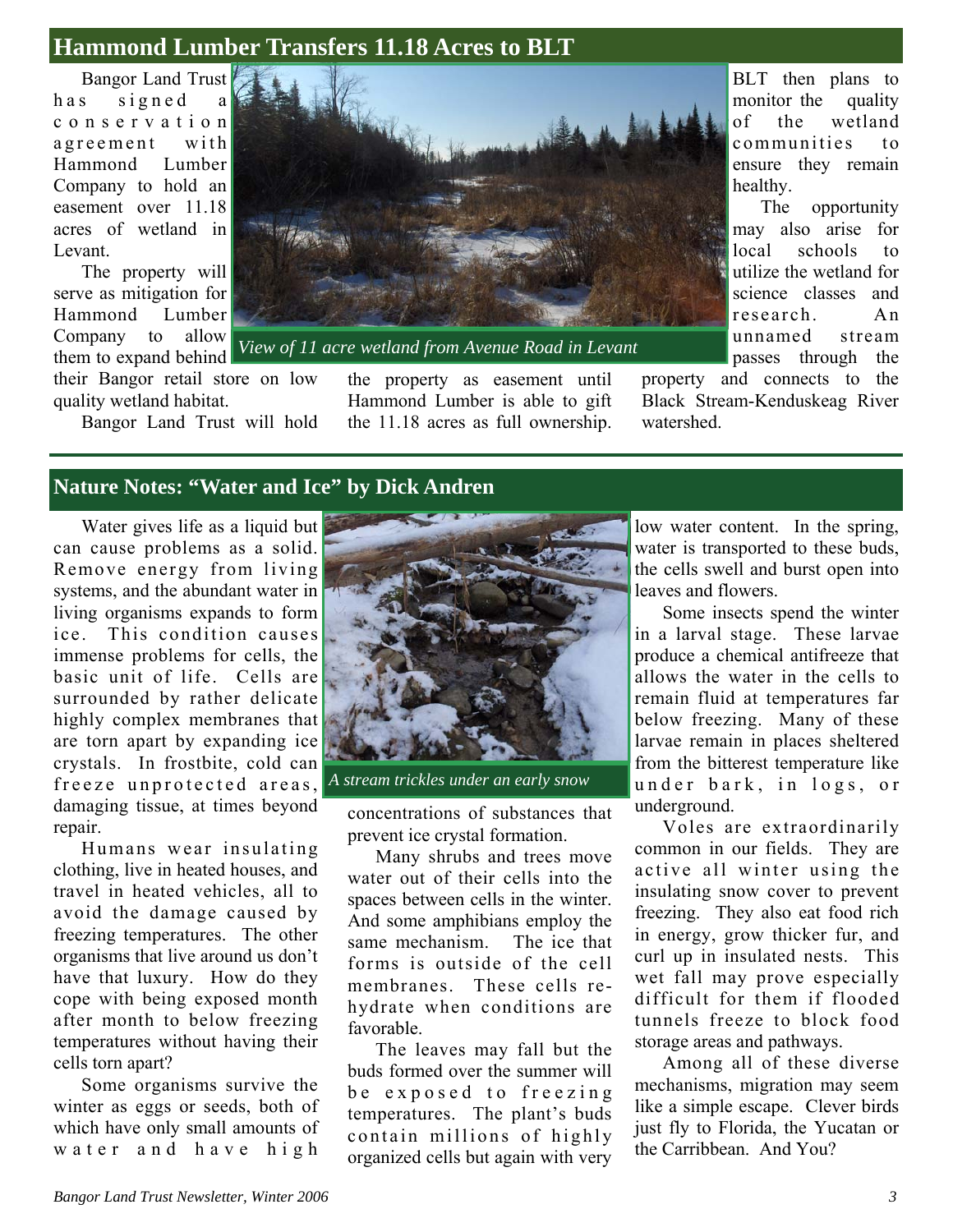# **A Lesson in Winter Twig Identification**

Wildflower and tree identification are often thought to be activities limited to the summer months. As flowers fade and leaves fall, the task of identifying a deciduous tree with any certainty may seem dismal, but can be a welcome addition to any pleasant winter outing.

 Two particular guides have *American Beech twig, leaf, burr, and nut*  been highly recommended for identifying winter plants and other signs of life in the snow. *A Guide to Nature in Winter* by Donald and Lillian Stokes and *Winter Keys to Woody Plants of Maine* by Chris Campbell and Fay Hyland are especially helpful for keying winter buds, winter weeds, woodland evergreen plants or even wildlife tracks in the snow.

 Woody plants can be easily identified with the help of such



useful guides using photos, drawings, or dichotomous keys. There are several factors to be studied on winter twigs including buds and bud scales, leaf scars, leaf arrangement and position, and characteristics of the twig itself. Additional features may include bark, persisting leaves, or habitat.

 The particular combination of these features will help you to determine the identity of the plant. Study the shape, size, color, and texture of each feature to narrow down your options and compare your selection with the optimal habitat for the species to confirm your choice. Enjoy!



*Red Maple twig, node, and seeds* 

#### **Kiosk now located on West Penjajawoc Grasslands**



 This past spring, Fritz and Caroline Oldenburg donated a beautiful parcel of West Penjajawoc Grasslands to BLT. The 13.1 acre property lies adjacent to another parcel previously donated by the Oldenburgs to Maine Audubon Society. Together, the two fields cover 31.5 acres.

 Bangor Land Trust members are thankful for this gift of crucial grassland habitat and recreational land that will benefit Bangor in many ways. The property will be maintained as undeveloped open space and will be managed to enhance habitat value. In addition, the fields are open to the public for recreational use, and provide a lovely spot to walk, watch wildlife, or cross-country ski.

 In October, BLT members Geoff Gratwick and Bob Milardo volunteered their time to construct a kiosk from materials donated by Hammond Lumber. The kiosk now stands on the property and will soon serve as an educational resource and guide for visitors.

 You can access the property by going out Essex St., turning right at Fox Hollow, and going to the end of the road. We invite visitors to explore and enjoy the property throughout the seasons.

## **Upcoming Events**

#### **Winter Walk**

 Dick Andren will host a one hour walk to investigate the strategies used by plants and animals to cope with winter conditions. Where are the salamanders? Why are our resident winter birds larger? Why *do* oaks lose their leaves?

#### **February 26, 2006 2:00 pm Bangor City Forest**

#### **"Building a Community Trail System" with guest speaker Alix Hopkins**

BLT and Keep Bangor Beautiful have invited Alix Hopkins, the founding Executive Director of Portland Trails, to speak about her experiences in developing community trail systems.

> **March 22, 2006 7:00pm Bangor Public Library**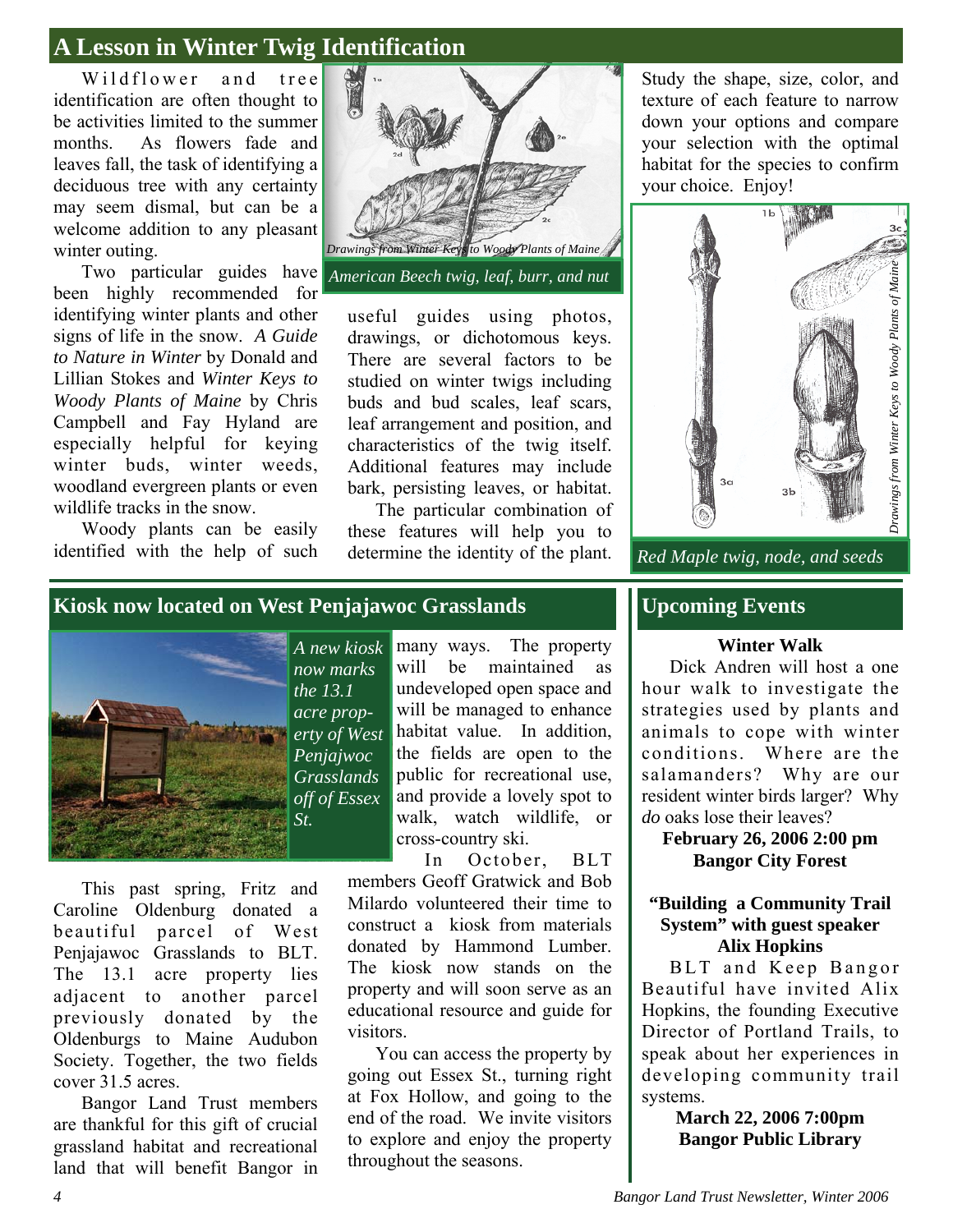# **What Can Bangor Land Trust Do For You?**

*Please take a moment to fill out this survey* so that our Program Coordinator and Board of Directors can better understand and serve your interests. Your input will greatly help us to prioritize and develop program areas that are most important to our members and to keep you updated on relevant issues. Your answers will be kept confidential and will not be shared with other organizations. *Please help us in serving the Bangor Community.* 

#### **1. How long have you been a resident of Maine?**

- Less than 5 years
- 5-9 years
- 10-19 years
- 20 or more years
- I have lived in Maine my entire life

#### **2. How many members are in your household?**

- 1
- 2
- 3-5
- 5 or more

#### **3. How many children under 18 are in your household?**

- $\circ$  0
- $\circ$  1-2
- $0 \t3-4$
- 5 or more

#### **4. What is your age range?**

| $\circ$ Under 25 | $\circ$ 45-54 |
|------------------|---------------|
| $\circ$ 25-34    | $\circ$ 55-64 |
| $\circ$ 35-44    | $\circ$ 65+   |

#### **5. What is your profession?**

#### **6. What is your current employment status?**

- Unemployed Work part time
- Volunteer Work full time
- Stay at home parent Retired

#### **7. Why do you support BLT?**

- I consider myself an environmentalist
- I want to preserve the lands for wildlife habitat.
- I want to save land for future generations.
- I want to preserve forest lands for recreational opportunities for the community.
- I utilize the Bangor City Forest trails
- I want to keep open space for traditional use
- $\circ$  Other

#### **Please return in the envelope provided. We thank you for your support.**

### **8. What programs areas are important to you?**

- Educational programs concerning the bogs, marshes, or other resources that may be threatened if not closely watched
- Engaging youth in experiencing the significance of natural resources
- Community lecture series
- Land acquisition
- Stronger outreach and collaboration with development consistent with the BLT mission

#### **9. What types of events should BLT offer?**

- Stargazing and planet exploration
- Competitive Races
- Community Clean up Days
- Educational series on ecology and open space
- Forest walks with wildlife and plant i.d.
- Wetland or aquatic trips
- Photography workshops or competitions
- Winter outings
- Other:

#### **10. Do you have any special interests?**

- I am a birder
- I love to snowshoe, ski, or walk in winter
- My dog loves the forest
- I enjoy open space to run or walk
- Bike and rail bed trail system connections
- Traditional uses, please specify:\_\_\_\_\_\_\_\_\_\_\_
- Other:

#### **11. What other organizations do you support?**

- Audubon Friends of Acadia
- Arts groups/Theatre UM
- Nature Conservancy Symphony
- Natural Resources Council Sierra Club
- Other Land Trusts (which ones):
- Other:

#### **12. What can BLT do next?**

- Accept my membership
- Call me to discuss options for involvement
- Keep Me on your mailing list
- Please remove me from your mailing list